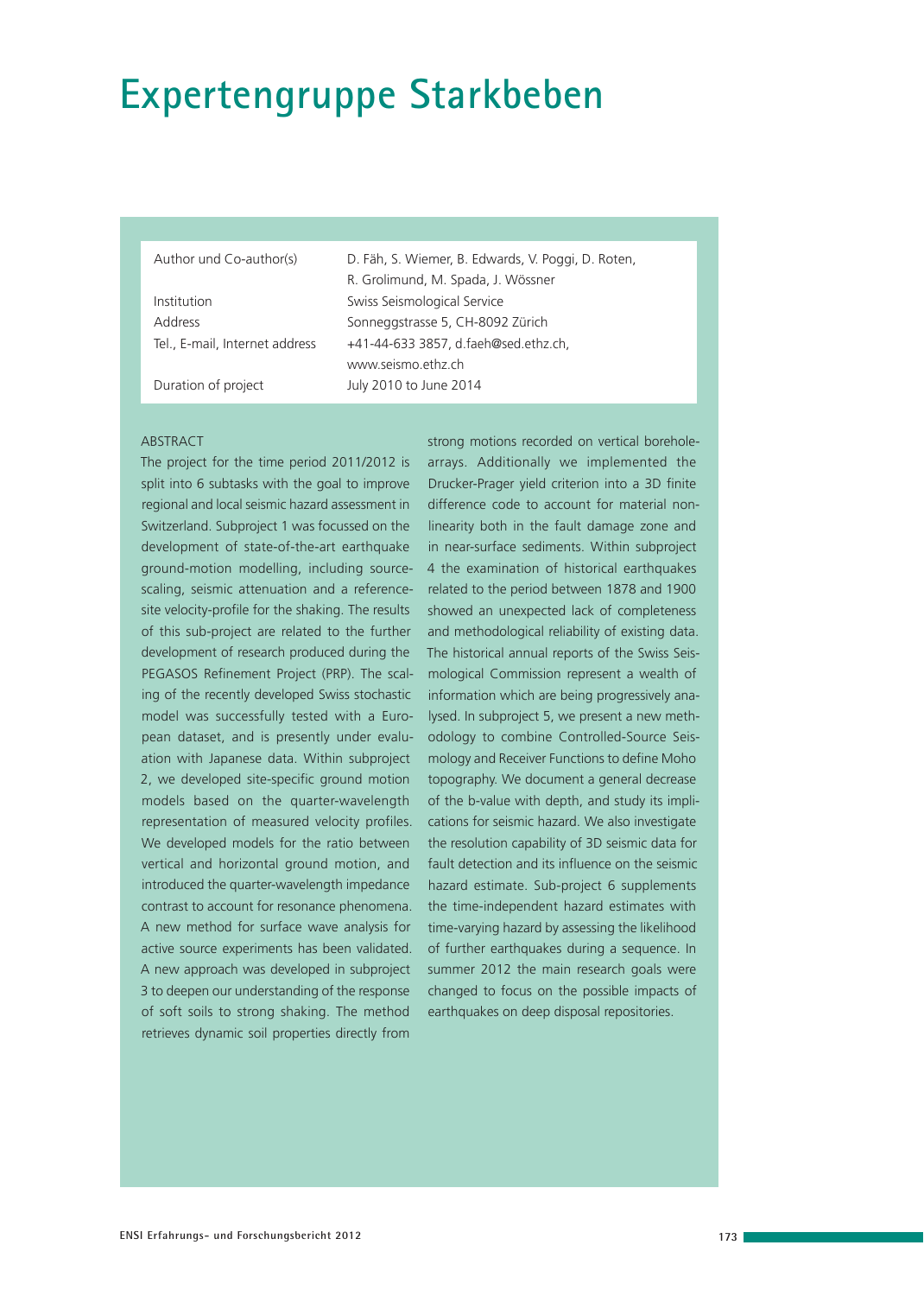# **Project goals**

The project for the time period 2011/2012 is split into 6 subtasks with the main goal to improve regional and local seismic hazard assessment in Switzerland. The sub-projects described in this report are:

- 1. Ground-motion attenuation models and earthquake scaling for Switzerland;
- 2. Estimation of site-specific earthquake ground motion;
- 3. Modeling of wave propagation in complex, nonlinear media;
- 4. Revision of the Swiss earthquake catalogue 1878–1960;
- 5. Improved seismotectonic zonation in probabilistic seismic hazard assessment;
- 6. Time-varying forecast models and seismic hazard for Switzerland.

In summer 2012, the focus of the projects was adapted to the new needs of ENSI, with particular focus on possible earthquake impacts on deep geological disposal.

Subproject 1 aims to implement, document and further develop ground-motion prediction equations (GMPEs) and stochastic models developed during the PEGASOS Refinement Project at the Swiss Seismological Service (SED). This assures knowledge transfer and continued development beyond PRP. We develop stochastic groundmotion models for existing strong-motion datasets (European, Japanese) in order to test the scaling of earthquake source models and the effect of near and far-field parameterisation adopted in models for Switzerland. Furthermore we aim to improve the understanding of the relation between site velocity-profiles and attenuation (kappa) in relation to the adjustment of GMPEs valid for different regions.

The target of subproject 2 is to find and validate new proxies for site-specific ground motion amplification, based on robust and physically justifiable assumptions. The goal is to calibrate models for site-specific ground motion (e.g., V/H ratios and anelastic amplification functions) based on these newly proposed proxies. Such an approach will reduce the level of uncertainty in the prediction of site-specific ground motion. As a second target of subproject 2, we focus on the development of new techniques for site characterization, such as the combination of active and passive seismics, and the identification of resonance phenomena using innovative approaches.

The scope of subproject 3 is to improve deterministic predictions of ground motion, especially with respect to nonlinear behaviour in sedimentary rocks and soft soils. Records of strong ground motion that are clearly characterised by nonlinear soil behaviour will be studied and reproduced using advanced constitutive soil models. Because such models require many parameters, which are difficult to define, an important aspect of this subproject is the calibration of dynamic soil properties from standard geotechnical tests. A further aim is to study the propagation of body and surface waves in nonlinear materials by performing numerical simulations in two- and three-dimensions.

As instrumental measurements only provide reliable data from seismic activity in Switzerland since 1975, the assessment of seismic hazard relies on historical records of earthquakes. Such records are analyzed with historical-critical methods in subproject 4. The main focus is presently on the revision of the Swiss earthquake catalogue for the period 1878–1960. This includes the extension of the completeness of the event list based on a systematic investigation and the assessment of event parameters such as magnitude and location. To ensure a correct interpretation of historical earthquake records, the historical context of their production is also investigated. New findings relating to large earthquakes for other periods, including yet unknown archival sources, archaeological and palaeo-seismological findings are followed closely. The main goal of subproject 5 is to move towards a more realistic characterization of seismogenic source zones as one of the primary inputs for probabilistic seismic hazard studies. The seismic source models used in low probability hazard assessment, particularly in regions of moderate and diffuse seismicity such as Switzerland, are somewhat naïve, being based almost exclusively on statistical representations of instrumental and historical earthquake data. To advance the state of the art, we focussed in the reporting period on a more accurate structural representation, improving the understanding of the link between stress, strength and the average earthquake size in the Earth's crust, and through formally integrating information on faults obtained through active seismic surveys as a-priori information in hazard assessment. The assessment of time-varying hazard and risk is a critical requirement for a seismological service to provide state of the art scientific statements on what type of earthquake activity and shaking to expect during an on-going earthquake sequence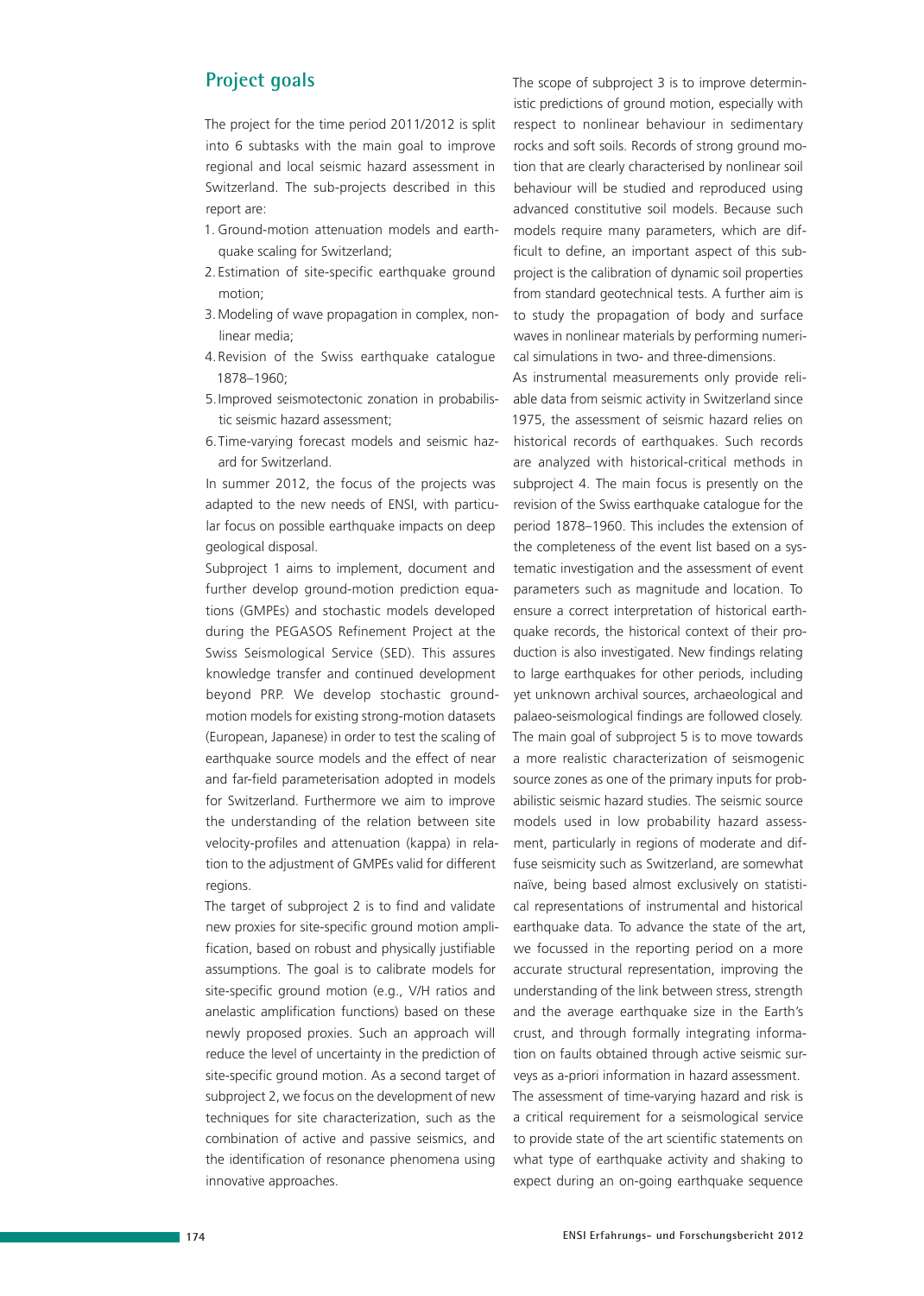and in times of no activity. Subproject 6 focuses on assessing the likelihood of further earthquakes during a sequence to supplement time-independent hazard estimates. The objectives include understanding the productivity of earthquakes clusters within the territory of the Swiss national seismic network, and implementing the forecast models as a real-time application within the SED, technically coordinated with the internal alarm system.

## **Work carried out and results obtained**

### **1. Ground-motion attenuation models and earthquake scaling for Switzerland**

During the PRP hazard project several GMPEs were determined to be valid for predicting the expected ground-motion resulting from earthquakes in Switzerland. As part of this subproject during 2011/2012 we have implemented and further developed these models at the SED in order to pave the way for a nationwide seismic hazard evaluation. On-going work aims to implement adjustments of these models to Swiss specific sites, in addition to extending their validity to Swiss earthquakes.

Building on from the development of the Swiss Foreland stochastic ground-motion prediction model developed during the PRP we have published an extended model applicable to the whole of Switzerland [Edwards and Fäh, 2013]. The published model accounts for different observations of ground-motion attenuation in the alpine region of Switzerland relating to the different crust thickness and shallower seismicity.

We have performed testing of the [Edwards & Fäh, 2013] model in terms of the scaling of the model to events of higher magnitude than instrumentally observed. The first case was the investigation of the source properties of large magnitude events (5<M<7.6) which have occurred in Europe and the Middle East [Edwards & Fäh, 2012]. In this investigation, we found that the scaling adopted in the Swiss stochastic model, which was designed to be consistent with historical- and macro-seismicity, is consistent with the spread of observations of such large earthquakes. We also found that the use of the effective distance metric ( $R_{\text{EFF}}$ ) is useful for including near-source geometrical effects of finite sources.



#### **Figure 1:**

*Residual misfit of simulated ground motion using the Swiss stochastic groundmotion model for a range of large-magnitude Japanese earthquakes at distances up to 50 km.*

Secondly, we have investigated the scaling of the stochastic model and other GMPEs with respect to Japanese strong-motion data (Fig. 1). For the Japanese network, a rock reference profile has been defined, according to the procedure described in [1], which allows an adjustment of the model to different rock profiles. After accounting for sitespecific differences in Japan and Switzerland, it was shown that the Swiss model was successful in predicting strong-ground motion of large earthquakes in Japan. The work is still on-going and results will be summarized in year three of the project. The comparison of Japanese data with other existing GMPEs also brought to light an issue with their applicability to sites not typical to the dataset used in their derivation, or indeed the general scaling of such equations to different site conditions. Our analysis showed that, whilst the equations did well in predicting ground-motion at sites typical to the region of origin, for hard-rock sites, as often found in Switzerland, or at depth, the equations did not perform adequately.

#### **2. Estimation of site-specific earthquake ground motion**

Within the second year of the project we focussed on the validation of the use of the quarter-wavelength parameters (average velocity and impedance contrast) to assess the modification of the groundmotion at the surface. A predictive model to compute vertical-to-horizontal ratio of 5% damped response spectra for both Japanese (KiK-net) and Swiss sites has been finalized [Poggi et. al. 2012a]. Following this approach, a procedure has been introduced to build a predictive model for the anelastic amplification at rock and soft sediment sites. The procedure has been tested on Japanese sites [Poggi et al., 2012b], but an in-depth testing and comparison with the stations of the Swiss seismological network is still on-going.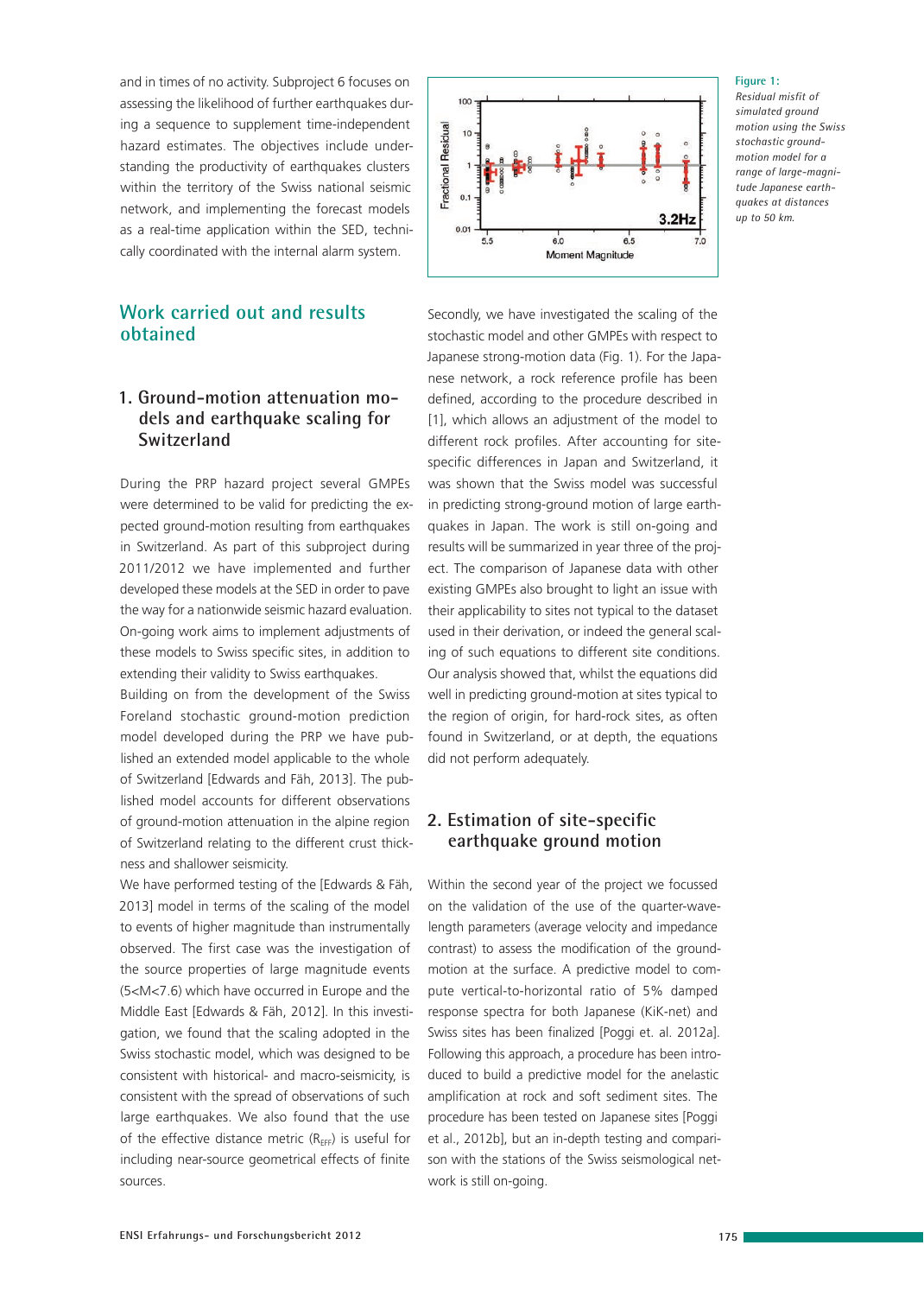The estimation of kappa for the correction of GMPEs to local site conditions has proved to be a significant issue. We have worked on the development of predictive relations for kappa based on site characteristics such as Vs30 and the quarterwavelength velocity. Such relations facilitate the estimation of local attenuation, provided a simple (Vs30) or more detailed (quarter-wavelength average velocity,  $V_{\text{QWL}}$  characterisation of the site. The work is still on-going and results will be summarized in year three of the project. Since Vs30 remains the most widely used parameter for seismic site classification, we investigated the relation between  $V_{\text{OM}}$  and Vs30. The study resulted in the definition of a model to predict generic quarterwavelength profiles for a given Vs30-based soil type. This is useful for implementing the newly established ground-motion models also to those sites where Vs30 is the only available information. A novel seismic approach based on the wavelet transform has been developed for the analysis of surface waves in combination with passive seismics [Poggi et al. 2012c]. The method was successfully applied on two stations of the Swiss network (SEPFL and SLUW) and is presently evaluated for the integration as standard procedure at SED for the characterization of future permanent station deployments. Finally, a method to assess resonance characteristics of 2D velocity structures (e.g., alpine valleys) was developed. The method is a modification of the approach proposed for buildings [2], and consists in performing modal analysis of the basin structure by means of eigenvalue decomposition of the noise wavefield from synchronous array recordings. Such an approach is now used in a Master's project, where it has

#### **Figure 2:**

*Observed and simulated acceleration time series in the direction N126°E at OP.*



been successfully used to retrieve the 2D resonance characteristics at two sites.

#### **3. Modelling of wave propagation in complex, non-linear media**

A methodology was developed to invert strong ground-motions recorded on vertical arrays directly for the dilatancy parameters in the Iai et al. [3] cyclic mobility model. We use the effective stress code NOAH [4] to propagate the recorded borehole signal through a medium with unknown dilatancy parameters. The parameter space is sampled with the neighbourhood algorithm to find a model that minimizes the misfit between simulated and observed surface acceleration time series. We applied the method successfully to the Wildlife Liquefaction Array records of the 1987  $M_{w}$ 6.6 Superstition Hills earthquake [4] and the Kushiro Port records of the 1995  $M_{w}$  7.8 Kushiro-oki earthquake. We also inverted the Onahama Port (OP) records of the 2011  $M_w$  9.1 Tohoku earthquake, which are characterized by high-frequency acceleration pulses of up to 1.5 g and rank among the highest accelerations ever recorded. The inversion method is capable of finding models that reproduce these pulses (Fig. 2), and allows us to indirectly derive the development of excess pore water pressure inside the liquefiable soil. Inverted pore water pressure curves from OP suggest that the sand approached liquefaction at the end of the shaking, which is consistent with sand boils identified at the site (Atsushi Wakai, per. comm., 2012).

These case studies illustrate how cyclic mobility may lead to accelerations exceeding 1 g on soils that respond distinctively nonlinear to the shaking, and how advanced constitutive soil models are able to capture this phenomenon. Because calibration of such models remains a challenge, we have developed a method to calibrate the Iai et al. [3] cyclic mobility model directly from results of cone penetration tests (CPT). This method has been applied to define dilatancy parameters in the lake sediments below the city of Lucerne.

Finally, we have implemented nonlinear material behaviour based on a Drucker-Prager plasticity model in a 3D finite difference code which models wave propagation and spontaneous rupture. We are presently verifying the method against three finite element codes using the SCEC/USGS Spontaneous Rupture Code Verification platform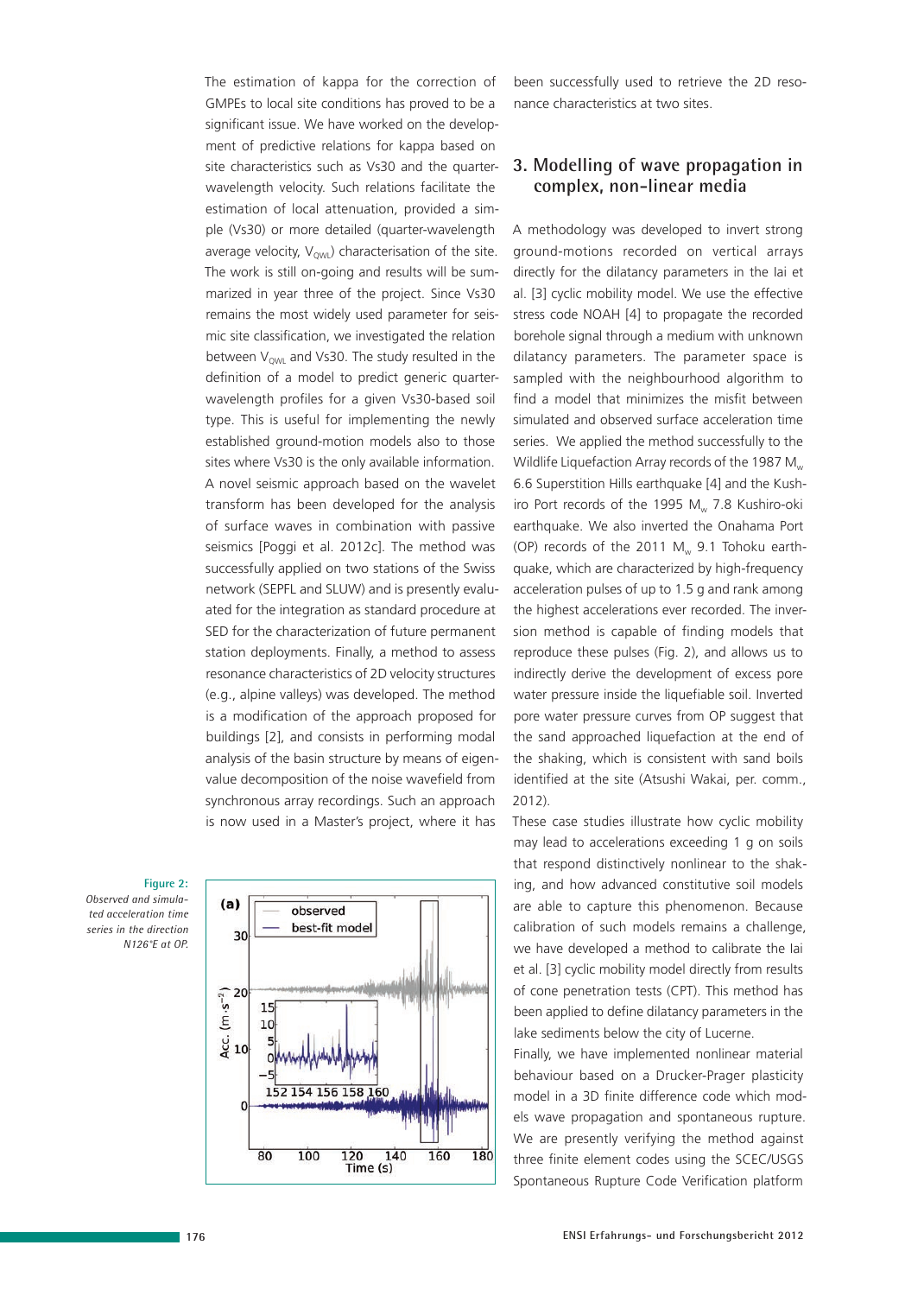

**Figure 3:** 

*Distribution of the certainty with the appraisal value. Assessment in ECOS-09 compared with the current historical-critical reassessment from the data compiled in the annual reports of the Swiss Earthquake Commission.*

[5]. The elasto-plasticity implementation will allow us to model energy loss inside the fault damage zone at depth as well as hysteretic damping in soft sediments near the surface. These effects become important when predicting ground motions from the maximum physically possible earthquake, which has been attempted for the proposed Yucca Mountain repository using 2D finite element programs [6].

#### **4. Revision of the Swiss earthquake catalogue 1878–1960**

The events of 1878–1900 assessed during the reporting period were documented by the Swiss Earthquake Commission (SEC) in annual reports, which contain not only a list of events with their date and time of occurrence, but sometimes descriptions of macroseismic effects as well. Spot-tests of single years showed a rather incom-

plete integration of the data contained in the annual reports into the former catalogue versions. Furthermore, the assessments of certainties of occurrence of events and intensities integrated in the current catalogue are not consistent with the criteria of the historical-critical approach applied in ECOS-09 for the period before 1878, and the larger events in the period under review. Thus it was decided to perform a new interpretation of the annual reports' original data by the use of uniform criteria and documentation. Currently our research database is completed with all events described in the annual reports. An overall comparison already shows that besides the integration of a number of yet unknown events, an important number of events will be affected by changes of their appraisal of certainty value (Fig. 3).

The activities of the SEC have recently caught increased attention not only by SED [Grolimund & Fäh, 2012] but also by historians of culture and science [7, 8]. In the course of our catalogue revision, the theory-oriented approach of these studies will

be complemented by a more practice-based perspective. Finally the compilation of the information from the period 1964-1971 was assessed in relation to administrative, cultural and technological changes. A publication related to this period, the so-called «dark ages» of documentation at the SED is in preparation.

Archaeological and sedimentological studies show evidence of tsunami-like events in various Swiss lakes around ca. 300–50 BC. A temporal correlation of those events indicates a possible triggering by a very strong earthquake in the Alpine area. SED organized a workshop with different Swiss research groups to discuss the different palaeoseismological findings and enhance cooperation.

### **5. Improved seismotectonic zonation in probabilistic seismic hazard assessment**

In order to build high-quality 3D crustal models, the first step is to derive a well-defined crustal/ mantle boundary topography, known as the Moho. In Spada et al. (2012a), we introduce a new methodology to directly combine controlled-source seismology (CSS) and receiver functions (RF) information, which relies on the strengths of each method. Our results show high frequency undulation in the Moho topography of the Alps at three different interfaces, reflecting the complexity of geodynamical evolution.

In Spada et al. (2012b) we also explore the hypothesis that the relative size distribution of earthquakes, or *b*−value, is inversely proportional to differential stress ( $\Delta \sigma$ ), and hence decrease with depth. We test this expectation for seven different continental areas around the world: Northern and Southern California, the Swiss Foreland, Italy, Japan, Turkey and Greece. We find a general monotonic *b*−value decrease between 5−15 km depth. The decrease stops approximately at the depth of the brittleductile transition.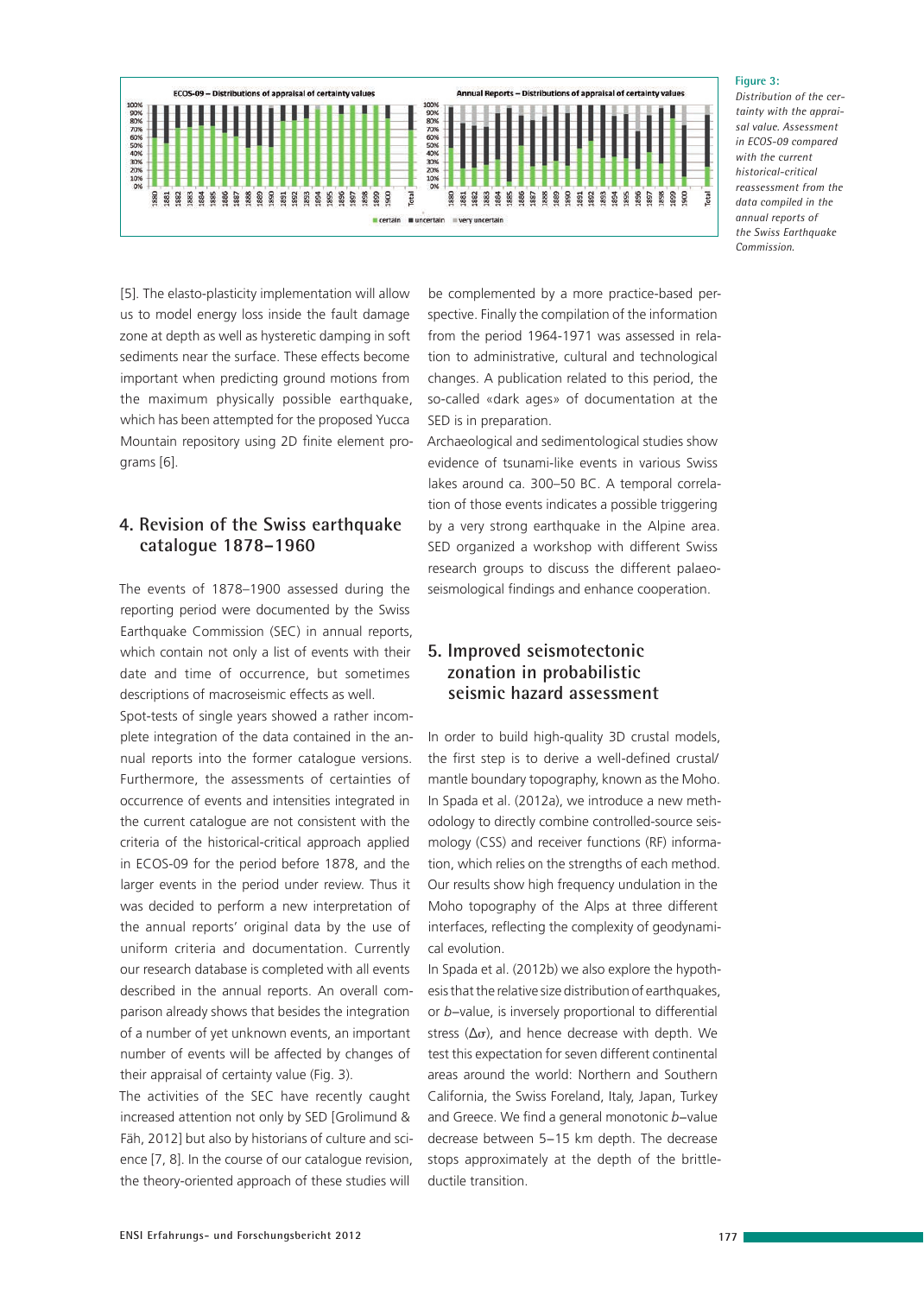We finally investigate the resolution capability of *3D* seismic data with respect to fault detection in a probabilistic way. With this method, we can assign a probability that a fault of a certain size is detected in a *3D* seismic dataset. Translating the minimum detectable fault size to a moment magnitude of a potential earthquake, we show how the information about faults contained in the image can augment the seismic hazard assessment. If no faults are detected in the seismic image, the maximum possible magnitude in the imaged volume is bounded. In this case, the frequencymagnitude distribution has to be weighted with the probability that a certain sized fault is detected by the seismic image, resulting in a reduction of about 10% of the hazard curve (Fig. 4).

#### **6. Time-varying forecast models and seismic hazard for Switzerland**

Time-varying forecast models and the resulting time-varying hazard estimates depend on the calibration of the model to the seismic activity in the target region. These models are able to forecast seismicity rates and exceedance probabilities of a ground shaking parameter on time-scales of days to weeks. The short-term earthquake probabilitymodel uses, in its first stage, generic parameters to forecast seismicity rates which are derived from catalogue data. Generic parameters for the two possible approaches to estimate productivity within the STEP-model [9] are available for other

**Figure 4: :**

*Mean hazard curves estimated using the common PSHA (black line) and the one including the method propose here (red line).* 



regions. For Switzerland, recalibration of these parameters is necessary. From the available data, we find for the first approach that productivity is smaller compared to Italy and California. However, parameters of the Omori-law cannot be reassessed given the comparatively low-seismicity level, and are taken from estimates of the seismicity in Italy [10].

In the second approach in [9] uses the abundance model and the productivity parameter, or mean abundance, which can be estimated. For this model, we find that the average number of after-shocks for a magnitude  $M<sub>l</sub>=4$  event within Switzerland is about a factor 10 smaller than in California and a region of the Apennines. Physical reasons for this smaller productivity are not fully understood and may arise from the state-of-stress, the comparatively low strain rates or the fluid content of the crust. These are hypotheses that are to be investigated in the future.

In addition to the calibration efforts we implemented the two STEP-model approaches as a realtime system. Daily at midnight, the system generates seismicity rate forecasts for magnitude 3–8 for 24-hour windows and, in addition, computes probabilities of exceeding EMS-intensities V, VI and VII. We decided to generate maps depending on the alarm thresholds that are used within the SED. As an example, in case an event of magnitude  $3 \leq$  $M<sub>1</sub> \leq 4$  occurs within or close to Switzerland, maps are generated every hour for 5 days. All results are written to a database and maps can be internally accessed on the SED-Intranet as information for the seismologists on duty and may after internal evaluation be publically available.

# **National Cooperation**

We implemented, validated, and further developed models from the PRP project. Collaboration exists with the Institute of Geotechnical Engineering at ETHZ for calibration of nonlinear material properties. In October 2012 a meeting with members of the Sediment Dynamics Group of the Geological Institute at ETH and the limnology and environmental geology group at the University of Geneva was held to discuss earthquake induced lake-slides and tsunami-events.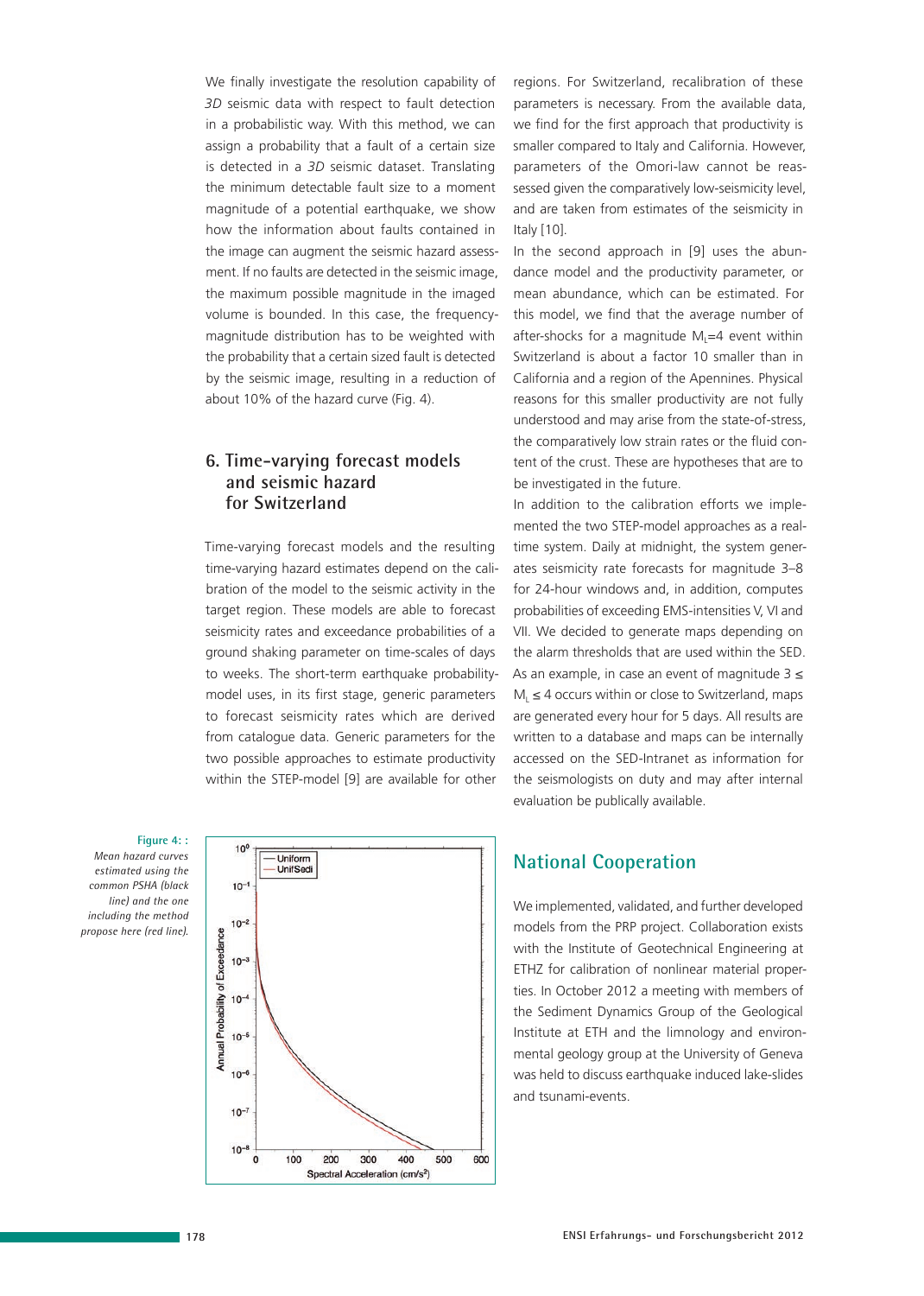## **International Cooperation**

Cooperation was established within the EU-FP7 funded projects SHARE, REAKT and NERA. We are working with the Université Paris EST on the development of advanced constitutive soil models, and with San Diego State University (SDSU) and the San Diego Supercomputing Center (SDSC) in the implementation of numerical algorithms. The international research network in historical seismology was extended at the trinational meeting in Chambery. SED participated in the technical meeting on «Earthquake impact on fracturing and groundwater flows – Considerations for the long-term safety of geological disposals» organized by IRSN in Paris on November 22-23rd 2012.

## **Assessment 2012 and Perspectives for 2013**

We have implemented Swiss ground-motion prediction equations (GMPEs), stochastic and V/H models at the Swiss Seismological Service (SED), and are awaiting finalization of the PRP to include Swiss specific modifications. The development of the Swiss stochastic model was successful during 2012, with confirmation of its performance in the case of larger events by testing European and Japanese data. Finally the investigation of kappa in terms of site properties was successful; facilitating the prediction of site attenuation based on characteristics such as Vs-profile at a site.

The project goals of subproject 2 for 2012 have been achieved. The new quarter-wavelength proxies have been validated. Predictive models for amplification and V/H ratios for rock and soft sediment soils have been established. Application of the amplification models for sites in Switzerland is still on-going. In particular, we plan the implementation of a comprehensive tool, which will include all the procedures that have been developed during the project. The developed active seismic methods and the assessment of resonance phenomena will be included in the SED site-characterization procedures.

In subproject 3, the study of ground motion records with clear non-linear signature has led to a novel way of analysing vertical array records, which improves our ability to reproduce cyclic mobility observed in the field. We have faced a delay in the application of an advanced 2D non-linear

code to case studies, as its release has been postponed by the developers. Significant progress has been made in the implementation of a nonlinear material model (Drucker-Prager yielding) in a 3D wave propagation code. This code will be further developed in 2013 and validated by reproducing observed ground motion at selected sites. Dynamic soil properties will be defined at more sites where vertical array records are available and simulations of non-linear site response based on advanced constitutive soil models will be performed in 2D once the code is available.

The evaluation and identification of relevant historical sources for the period 1878–1900 brought to light a considerable potential for improvement of the Swiss earthquake catalogue with respect to its completeness and certainty of events. Due to the fact that the discrepancies between historical sources and actual catalogue data are larger than expected, an extension into year 3 of the project was needed.

Subproject 5 is making progress in line with the work planned. The work performed so far defines critical boundary conditions for defining more advanced seismogenic source models for Switzerland. The next steps will be (1) to develop a reference Vp *3D* crustal model based on *CSS* and *RF* information; (2) to include the regional behavior of *b* in depth into probabilistic seismic hazard assessment studies in order to quantify its impact; (3) to complete the framework for integrating fault imaging information, and to summarize the work in a publication and study the implications for surface faulting probabilities.

Public access to the updated time-varying hazard and rate forecasts implemented in subproject 6 will be internally discussed before this information will eventually be open. The models are running in real-time and as soon as sequences have been recorded, the forecasts will be tested with currently used evaluation methods.

Finally, in 2013 the main focus of the project will be on possible earthquake impacts on deep geological disposals according to the new research plan.

## **Publications in the reporting period**

 *Edwards, B. & D. Fäh (2013).* A Stochastic Ground-Motion Model for Switzerland. Bulletin of the Seismological Society of America 103 (1), 78–98.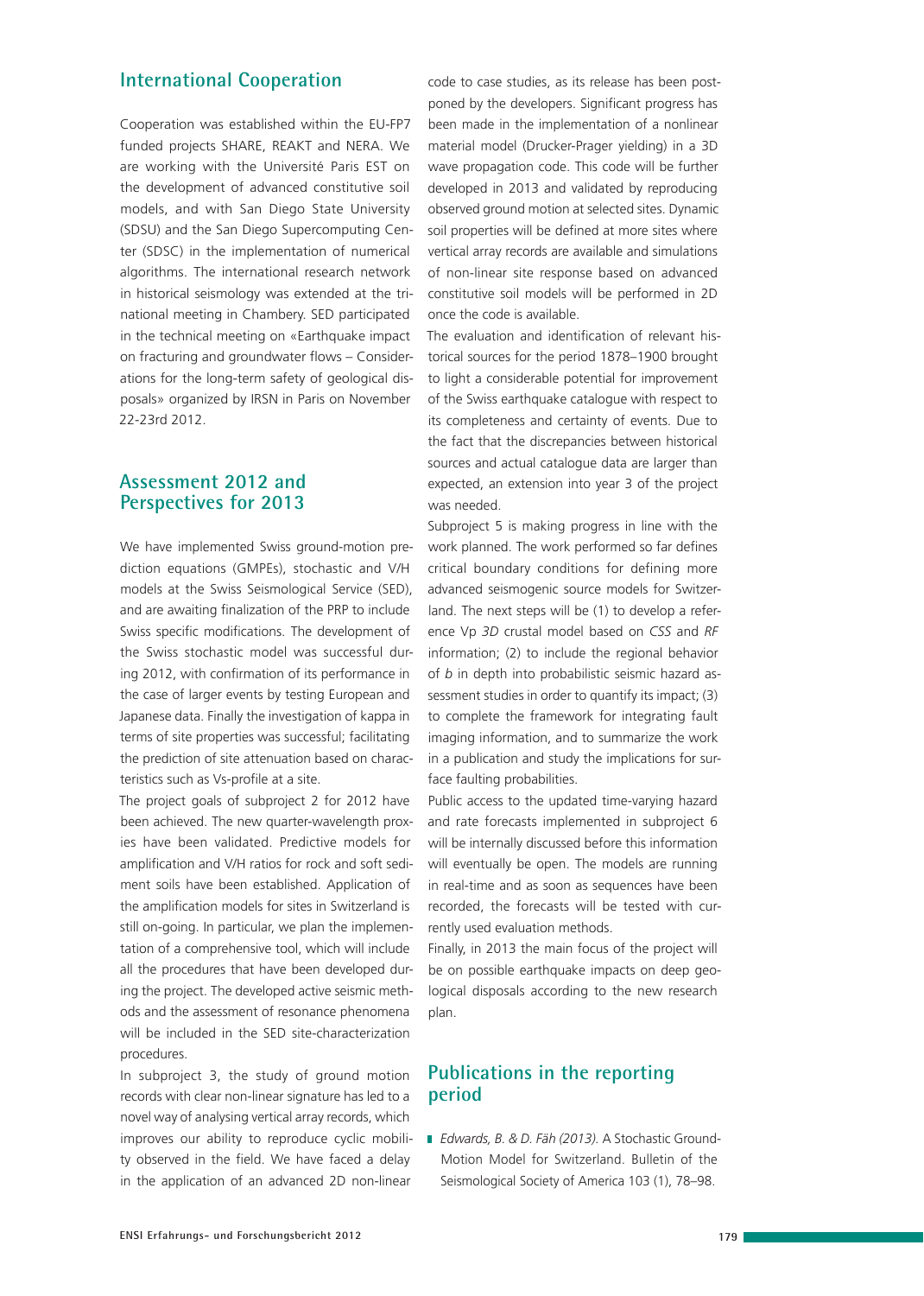- *Edwards, B. & D. Fäh (2012).* Measurements of Stress Parameter and Site Attenuation from Recordings of Large Earthquakes in Europe and the Middle East. Submitted to Geophysical Journal International.
- *Edwards, B., V. Poggi and D. Fäh (2011).* A Predictive Equation for the Vertical-to-Horizontal Ratio of Ground Motion at Rock Sites Based on Shear-Wave Velocity Profiles from Japan and Switzerland, Bulletin of the Seismological Society of America 101, 2998-3019.
- *Edwards, B., V. Poggi & D. Fäh (2011).* A Predictive Equation for the Vertical to Horizontal Ratio of Ground-Motion at Rock Sites Based on Shear Wave Velocity Profiles. Proceedings of the 4th IASPEI/IAEE International Symposium: Effects of Surface Geology on Strong Ground Motion, Santa Barbara, California.
- *Edwards, B., D. Fäh & D. Giardini (2011).* A Stochastic Ground-Motion Model for Switzerland. Proceedings of the 4<sup>th</sup> IASPEI/IAEE International Symposium: Effects of Surface Geology on Strong Ground Motion, Santa Barbara, California.
- *Grolimund, R. & D. Fäh (2012).* History matters: bref aperçu de la sismologie historique en Suisse. In: Gazette des Archives, Paris (in press).
- *Poggi, V., B. Edwards & D. Fäh., (2012).* Characterizing the vertical to horizontal ratio of groundmotion at soft sediment sites. Bulletin of the Seismological Society of America 102, 2741-2756.
- *Poggi, V., B. Edwards & D. Fäh, (2012b).* The quarter-wavelength average velocity: a review of some past and recent application developments. Proceedings of the 15<sup>th</sup> WCEE, Lisbon.
- *Poggi, V., D. Fäh. & D. Giardini (2012c).* Time–Frequency–Wavenumber Analysis of Surface Waves Using the Continuous Wavelet Transform. Pure and applied Geophysics. DOI: 10.1007/s00024- 012-0505-5.
- *Poggi, V., B. Edwards & D. Fäh (2011).* Characterizing the Vertical to Horizontal Ratio of Ground-Motion in Soft Sediment Sites. Proceedings of the 4th IASPEI/IAEE International Symposium: Effects of Surface Geology on Strong Ground Motion, Santa Barbara, California.
- *Roten, D., D. Fäh & F. Bonilla (2013).* High-frequency ground motion amplification during the 2011 Tohoku earthquake explained by soil dilatancy. doi:10.1093/gji/ggt001.
- *Roten, D., Fäh, D. & Laue, J., (2011).* Application of a neighborhood algorithm for parameter iden-tification in a cyclic mobility model. Proceedings of the 4th IASPEI/IAEE International

Symposium: Effects of Surface Geology on Seismic Ground Motion, Santa Barbara, California.

- *Sellami, S., R. Grolimund, & D. Fäh (2012).* Earthquakes in Switzerland and surroundings 1964- 1974: a «dark age» of earthquake documentation at the Swiss Seismological Service. In prepara-tion.
- *Spada, M., I. Bianchi, E. Kissling, N. Piana Agostinetti, & S. Wiemer (2012a).* Combining Controlled-Source Seismology and Receiver Function information to derive 3D Moho topography for Italy. Revised for Geophysical Journal International.
- *Spada, M., T. Tormann, S. Wiemer, & B. Enescu (2012b).* Generic dependence of the frequencysize distribution of earthquakes on depth and its relation to the strength profile of the crust. Submitted to Geophysical Research Letter.

#### **Conference contributions in the reporting period**

- *Poggi, V., B. Edwards & D. Fäh (2012).* Effect of surface average shear-wave velocity on the vertical-to-horizontal ratio of the ground motion: comparing rock and soft sediment sites. 33rd General Assembly of the European Seismological Commission, August 19–24, Moscow, Russia.
- *Edwards, B. & D. Fäh (2012).* A Stochastic Ground-Motion Model for Switzerland. Seismological Society of America Annual Meeting 17–19 April 2012, San Diego, CA, In: Seismological Research Letters, 83, 456–457.
- *Edwards, B. & D. Fäh (2012).* Automatic Determination of Amplification for New Sites within a Seismic Network. Seismological Society of America Annual Meeting, 17–19 April 2012, San Diego, CA, In: Seismological Research Letters, 83, 356.
- *Grolimund, R. & D. Fäh (2012).* History matters bref aperçu de la sismologie historique en Suisse. VIe Rencontre des archivistes de l'Arc alpin occidental, Chambéry, 5.–6. July, 2012.
- *Grolimund, R. (2012).* The early age of systematic scientific earthquake observation in Switzer-land. 33rd General Assembly of the European Seismological Commission, August 19–24, Moscow, Russia.
- *Roten, D. Fäh, J. Laue & F. Bonilla (2012).* Modeling of Wave Propagation in Nonlinear Media for Inversion of Dynamic Soil Properties. Seismological Society of America Annual Meeting, 17–19 April 2012, San Diego, CA, In: Seism. Res. Lett., 83, 394.
- *Roten, D., D. Fäh & F. Bonilla, (2012).* Development of excess pore water pressure in liquefiable soils inferred from vertical array records. Annual